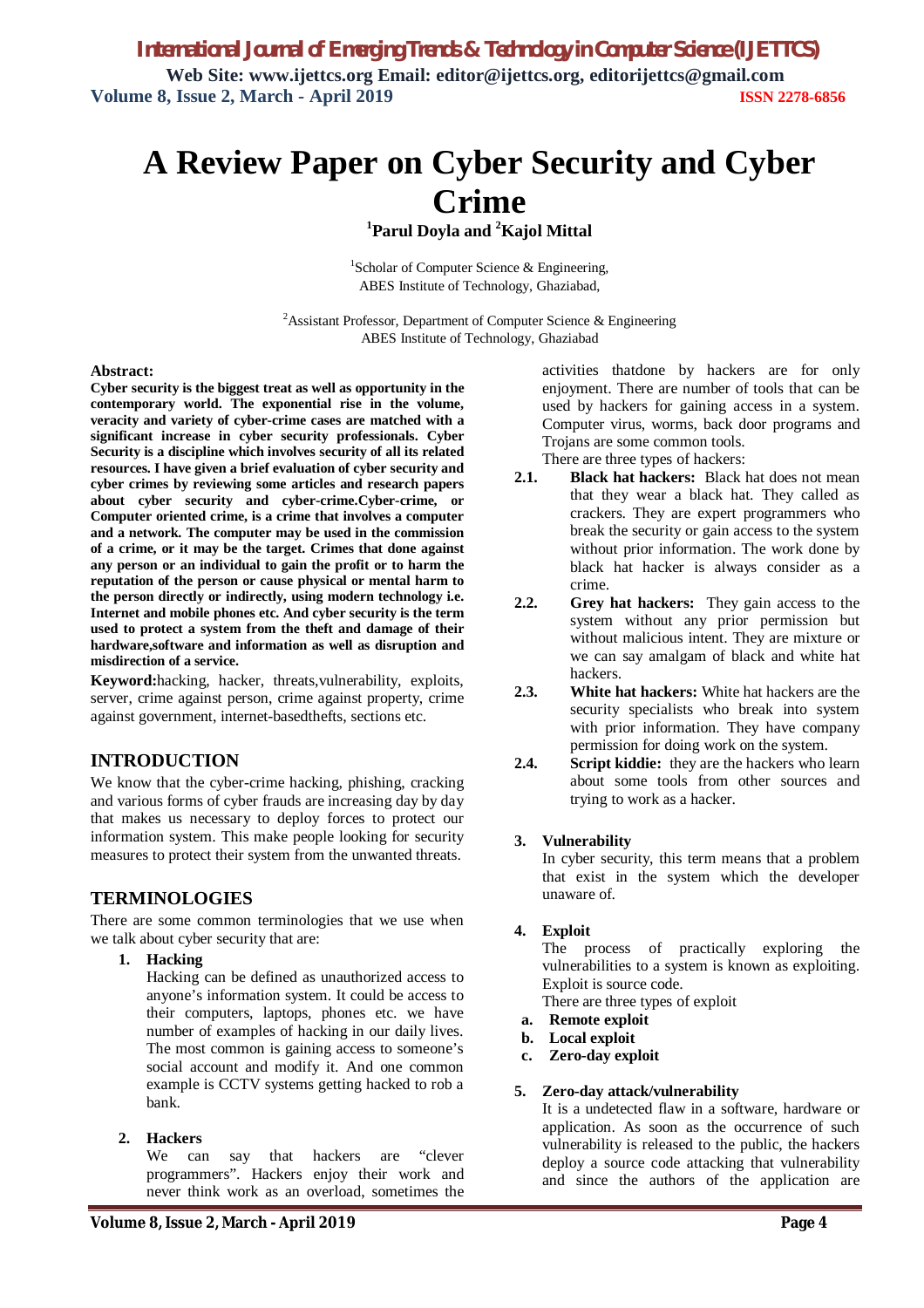# *International Journal of Emerging Trends & Technology in Computer Science (IJETTCS)*

**Web Site: www.ijettcs.org Email: editor@ijettcs.org, editorijettcs@gmail.com Volume 8, Issue 2, March - April 2019 ISSN 2278-6856**

unaware of the fix this become a severe threat to the users of cyberspace.

#### **6. Insider threats**

Hackers who are either employees of an organization or outsiders posing as employees of an organization, threatening the information system of the organization.



#### **Figure 1** Cybersecurity Market Annual Forecast **DOMAINS OF CYBERSECURITY**

#### **1. Risk Assessment:**

Cyber security risk assessment is very necessary for the protecting an organization's system. There are various threats that could the assets like hardware, laptops, customer information etc.

#### **2. Vulnerability Assessment:**

The companies perform vulnerability assessment for the safety of their system. With the help of large number of tools companies scan their network and find the problems and then solve it.

#### **3. Penetration testing**

It basically the practice of exploiting a bug and discovering the depth of the problem to find out exactly what type of information could be revealed if the website was exploited.

#### **4. Application Security**

Security simply means granting authorized access to the protected data and refusing access to unauthorized access. There are two software testing methods i.e. white box testing and black box testing

#### **5. Infrastructure security**

It is known as one of the developed disciplines of cyber security. It is the security provided to safeguard infrastructure, principally critical infrastructure etc.

#### **6. Social Engineering**

It is a practice in which a person is manipulated by the hacker to give confidential information for breaking any security.

This can be done by mails, SMS and videos etc. The common attacks of social engineering are

- **a. Email from a friend**
- **b. Phishing attempt**
- **c. Baiting attempt**

# **JOB OPPORTUNITIES**

If a person is technically strong, familiar to the tools that are used in cyber security, knowledge of operating systems and person is up to date with new technologies then he has many jobs not only in private but government also give them good package etc.

- **1. Security testing**
- **2. Cyber forensics**
- **3. Threat intelligence**
- 
- **4. Bug bounty 5. Security researcher**

# **THREATS TO CYBER WORLD**

They can be classified as IT based threats and non-IT based threats.

# **NON-IT THREATS**

Some of them are due to different resources belonging to information technology and some arises from environment.

1. Physical Damage

Threats that inflict physical damage to the information system are classified as physical threats. Fire breakouts, short circuits, theft, water flooding or clogging are some of the physical threats to an information system.

2. Natural disasters

There are threats to the information systems that human being does not have no control over. The disastermakes information or data loss to an information system. The natural calamities are Earthquakes, Floods and cyclones.

# **IT THREATS**

IT threats to information system is one which targets IT system through different attack vectors.

#### **1. At Server**

This attack is most common attack to the IT system and it also said as a most successful attack to the IT system.

#### **a. Application Server**

There are number of ways to target a application server

- i.ARP spoofing ii. Botnet
- iii. Cache poisoning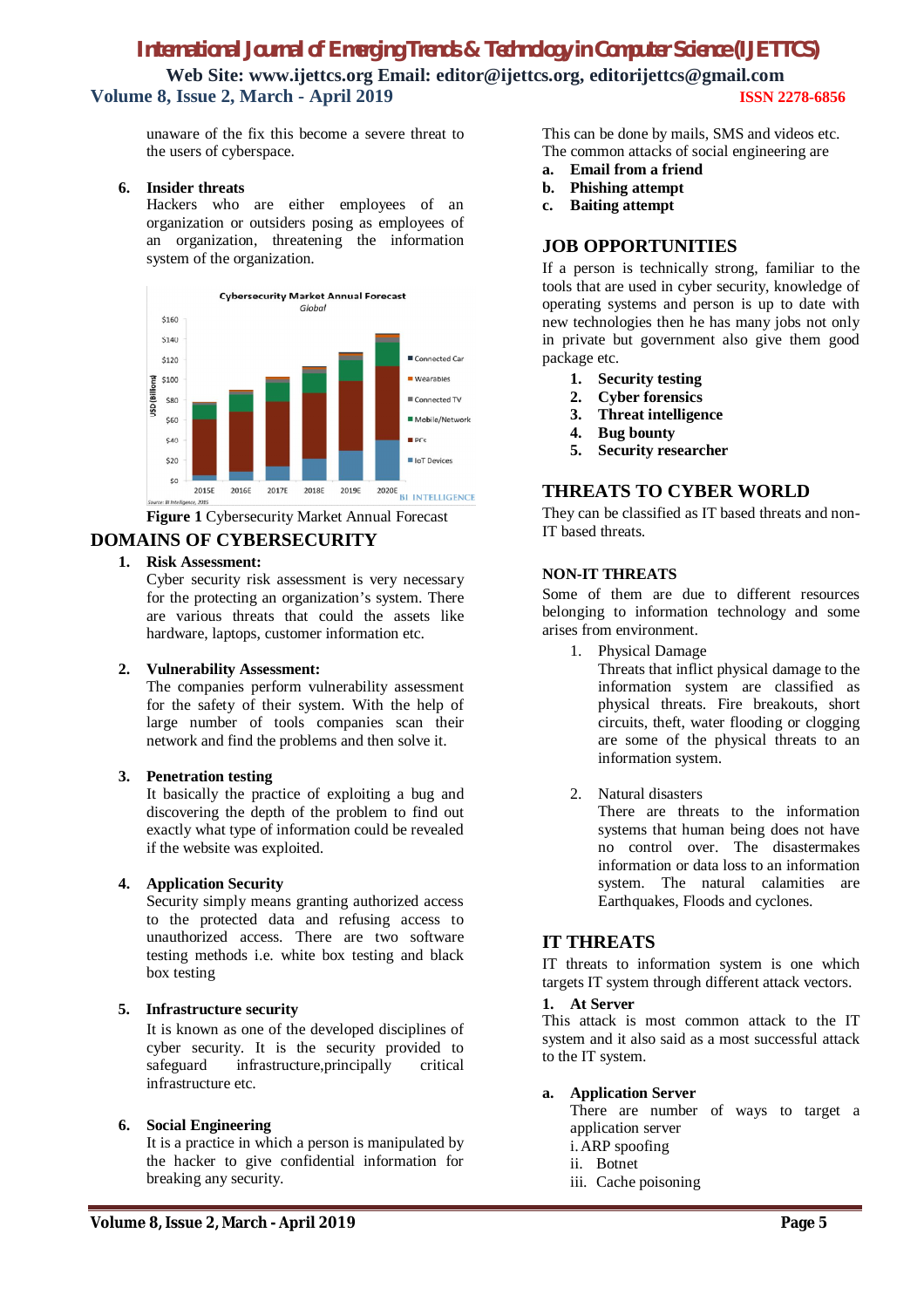# *International Journal of Emerging Trends & Technology in Computer Science (IJETTCS)*

**Web Site: www.ijettcs.org Email: editor@ijettcs.org, editorijettcs@gmail.com Volume 8, Issue 2, March - April 2019 ISSN 2278-6856**

- iv. Computer Worm
- v. Key logger
- vi. Malware
- vii. Rootkit
- viii.Unpatched servers

#### **b. File Server**

File server can be targeted in various ways, the actual attack principle may change but methods remain same.

The common attacks are mentioned below:

- I.Bounce attack at FTP
- II. Packet sniffing
- III. Spoof Attack
- IV. Port Stealing

#### **c. Database server**

Database server is affected by the threats like SQL injection where an attacker through a query.

There are various methods used in

- 1. Excessive Privilege Abuse<br>2. Platform Vulnerabilities
- 2. Platform Vulnerabilities
- 3. SQL Injection
- 4. Database Rootkits

#### **2. ON User**

Users are the weakest link in an organization as they unwillingly disclose the information.

#### **SOCIAL ENGINEERING**

It is an IT based threat in which attacker gain information regarding a user's credentials etc. through manipulation.

#### **Types of social engineering**

- i. Technology based Social Engineering
- ii. Human based Social Engineering

#### **INSIDER THREATS**

User and Employees can be a threat to a company or a service.

#### **PHASES OF HACKING**

- **1. Footprinting**
- **2. Scanning**
- **3. Gaining Access**
- **4. Maintaining Access**
- **5. Clearing Tracks**

#### **CYBER LAWS**

Cyber laws are associated with establishing the rules and regulations governing the use of cyber space in a country. Cyber laws, like any other law, are specific to a nation. Cyber laws define the legal framework of using the internet, computers, routers and other IT enabled devices.

#### **CYBER CRIMES**

Crime against person Crime against property Crime against government

**1. Crime against people**

- a. Cyber Stalking
- b. Harassment via email
- c. Dissemination of Obscene material
- d. Hacking
- e. Defamation
- f. Cyber bullying
- g. Cracking
- h. Email spoofing
- i. SMS spoofing
- j. Carding
- **2. Crime against Property**
- a. Intellectual Property crimes
- b. Cyber Squatting
- c. cyber vandalism
- d. Hacking Systems
- e. Internet-based Time Thefts
- **3. Crime against government**
- a. Cyber Terrorism
- b. Pirated Software
- c. Acquiring Unauthorized Information
- **4. Crimes Targeting the society**
- a. Cyber Trafficking
- b. Child pornography
- c. Online Gambling
- d. Financial Crimes
- e. Forgery

#### **STATISTICS OF CYBER CRIME**

The global cyber-crime cost will reach \$2 trillion by the year 2019, much more increased from the 2015 approximation of \$500 billion.



# **Figure 2** THREATS FACING THE WORLD **INDIAN CYBER LAWS**

#### The act essentially dealt with-

- i. Legal recognition of Electronic Documents
- ii. Legal recognition of Digital Signatures
- iii. Offenses and Contraventions
- iv. Justice Dispensation System for Cyber Crimes

# **INFORMATION TECHNOLOGY ACT**

**1. Penalties, Compensation and Adjudication sections** Section 43A- Compensation for failure to protect data Section 44-Penalty for failure to furnish information or

return, etc Section45- Residuary Penalty

Section 47- factors to be taken into account by the

adjudicating officer